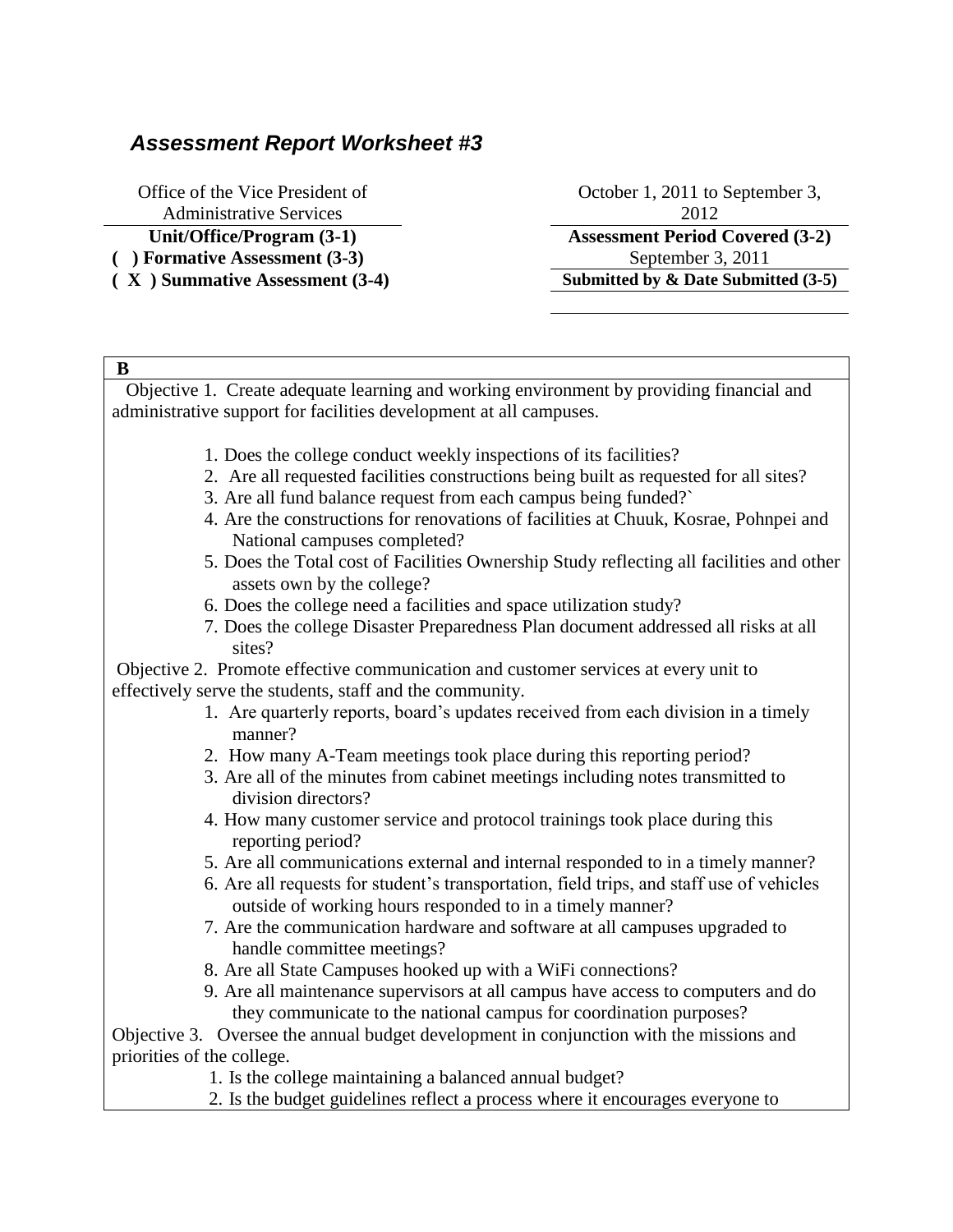participate in the formulations of it? 3.Are all fund balance request from each campus being funded? 4.Are the personnel well trained to use the PBS budgeting system?

Objective 4. Provide support for the standing committee meetings (PRC) on long range planning, facility planning, fiscal allocations, and management issues regarding the college.

- 1. How many PRC meetings took place during this reporting period?
- 2. Are the meetings had good attendance by the members?
- 3. Were the PRC members given adequate information to be able to do their job as committee members?

## **First Means of Assessment for Evaluation Question Identified Above (from your approved assessment plan 3- 7)):**

*1a. Means of Unit Assessment & Criteria for Success (3-8)*:

- 1. Does the college conduct weekly inspections of its facilities? (Maintenance Quarterly and Report to the BOR)
- 2. Are all requested facilities constructions being built as requested for all sites? *(JEMCO resolutions putting freeze on new constructions at the college, Maintenance Updates to the Board and Quarterly Report)*
- 3. Are all fund balance request from each campus being funded? *Minutes from Finance Committee, Updates Reports from Business Office to the Board of Regents, and VPAS files)*
- 4. Are the constructions and renovations of facilities at Chuuk, Kosrae, Pohnpei and National campuses completed? (*Quarterly Reports and Report to the Board August 2012)*
- 5. Does the Total Cost of Ownership study reflecting all facilities and other assets own by the college? (*Total Cost of Facilities Ownership, COM-FSM)*
- 6. Does the college need to conduct at facilities and space utilization study? *(Proposal for Space Utilization Study by BECCA)*
- 7. Are quarterly reports, board's updates received from each division in a timely manner? (*VPAS Executive Secretary log).*
- 8. How many A-Team meetings took place during this reporting period? *A-Team Minutes*
- 9. Does the college Disaster Preparedness Plan document address all risks at all sites? (*Wiki link on the college website and VPAS Executive Secretary File)*
- 10.Are all of the minutes from cabinet meetings including notes transmitted to division directors? *Email transmittal and logging of communications from VPAS Executive Secretary.*
- 11.How many customer service and protocol trainings took place during this reporting period? *Update report from the HRO regarding training on Staff Development Day.*
- 12.Are all communications external and internal responded to in a timely manner? *VPAS*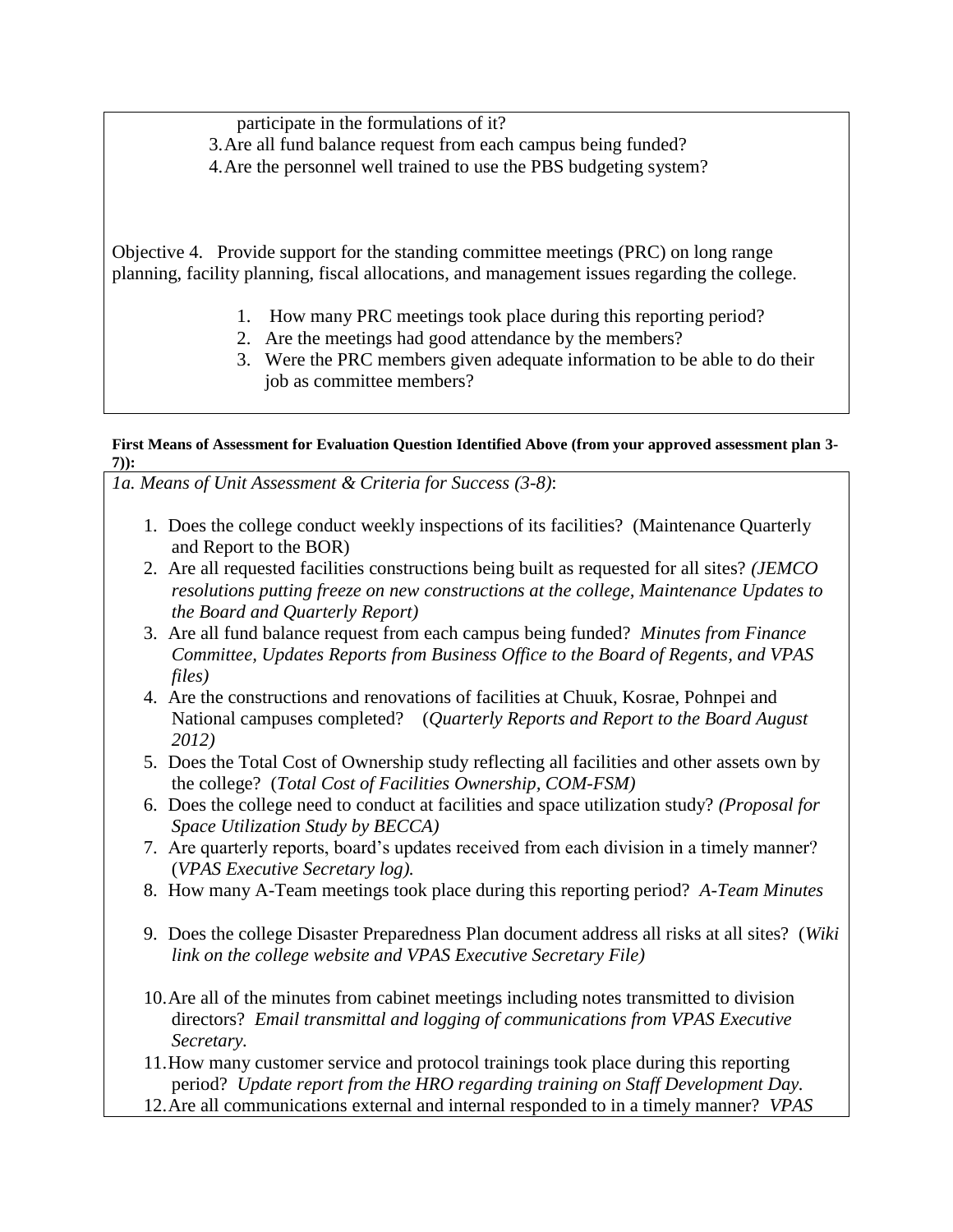*Executive Secretary's log.*

- 13.Are all requests for student's transportation, field trips, and staff use of vehicles outside of working hours responded to in a timely manner? *VPAS Executive Secretary log, Transportation Request Form)*
- 14.Are the communication hardware at all campuses upgraded to handle committee meetings? *Updates from IT Committee and IT Office on VOIP and Telecom phone line access and State Campus adding extra phone lines for committee meetings)*
- 15. Are all State Campuses hooked up with a WiFi connections? (IT report to the BOR)
- 16. Is the college maintaining a balanced annual budget? *Business Office Report updates to BOR and Finance Committee Minutes.*
- 17. Is the budget guidelines reflect a process where it encourages everyone to participate in the formulations of it? *Budget Guidelines from 2012*

*1b. Summary of Assessment Data Collected (3-9):*

|                                                                                                                                                                                                                                              | 1. Does the college conduct weekly inspections of its facilities?<br>(Maintenance Quarterly Reports)<br>Monthly Inspections of facilities at the National campus began in May of 2012.<br>During the Preventative Maintenance workshop that took place here in August, all<br>other sites will begin weekly inspections beginning the month of September 2012.<br>2. Are all requested facilities constructions being built as requested for all sites?<br>(Quarterly Report from VPAS, Maintenance Updates for the Board.) |                                                                                                                                                                                                                                                                                                                                    |           |  |
|----------------------------------------------------------------------------------------------------------------------------------------------------------------------------------------------------------------------------------------------|-----------------------------------------------------------------------------------------------------------------------------------------------------------------------------------------------------------------------------------------------------------------------------------------------------------------------------------------------------------------------------------------------------------------------------------------------------------------------------------------------------------------------------|------------------------------------------------------------------------------------------------------------------------------------------------------------------------------------------------------------------------------------------------------------------------------------------------------------------------------------|-----------|--|
|                                                                                                                                                                                                                                              | ٠<br>$\bullet$                                                                                                                                                                                                                                                                                                                                                                                                                                                                                                              | PMU has not completed the IDP projects of the Student Service<br>and classroom buildings at Yap Campus.<br>Kosrae Campus newly renovated facility to house the campus Library,<br>classrooms for the vocational programs were completed and held an open house.<br>Furniture was provided by the college along with new computers. |           |  |
| 3. Are all fund balance request from each campus being funded? Minutes from Finance<br>Committee, Update Reports from Business Office to the Board of Regents, VPAS Files)<br>Ninety percent (95%) of all fund balance requests were funded. |                                                                                                                                                                                                                                                                                                                                                                                                                                                                                                                             |                                                                                                                                                                                                                                                                                                                                    |           |  |
|                                                                                                                                                                                                                                              |                                                                                                                                                                                                                                                                                                                                                                                                                                                                                                                             | a. Pohnpei Campus Utilities supplemental request                                                                                                                                                                                                                                                                                   | \$125,140 |  |
|                                                                                                                                                                                                                                              |                                                                                                                                                                                                                                                                                                                                                                                                                                                                                                                             |                                                                                                                                                                                                                                                                                                                                    |           |  |
|                                                                                                                                                                                                                                              | $C_{\bullet}$                                                                                                                                                                                                                                                                                                                                                                                                                                                                                                               |                                                                                                                                                                                                                                                                                                                                    | 8,784     |  |
|                                                                                                                                                                                                                                              | d.                                                                                                                                                                                                                                                                                                                                                                                                                                                                                                                          |                                                                                                                                                                                                                                                                                                                                    |           |  |
|                                                                                                                                                                                                                                              | e.                                                                                                                                                                                                                                                                                                                                                                                                                                                                                                                          |                                                                                                                                                                                                                                                                                                                                    | \$2,080   |  |
|                                                                                                                                                                                                                                              | f.                                                                                                                                                                                                                                                                                                                                                                                                                                                                                                                          |                                                                                                                                                                                                                                                                                                                                    |           |  |
|                                                                                                                                                                                                                                              | g.                                                                                                                                                                                                                                                                                                                                                                                                                                                                                                                          |                                                                                                                                                                                                                                                                                                                                    |           |  |
|                                                                                                                                                                                                                                              | h.                                                                                                                                                                                                                                                                                                                                                                                                                                                                                                                          | Sandy Pond Associates Facilitation of BOR workshop9,000                                                                                                                                                                                                                                                                            |           |  |
|                                                                                                                                                                                                                                              | $\mathbf{i}$ .                                                                                                                                                                                                                                                                                                                                                                                                                                                                                                              | New Standby generator & throw switches and electrical                                                                                                                                                                                                                                                                              |           |  |
|                                                                                                                                                                                                                                              |                                                                                                                                                                                                                                                                                                                                                                                                                                                                                                                             |                                                                                                                                                                                                                                                                                                                                    |           |  |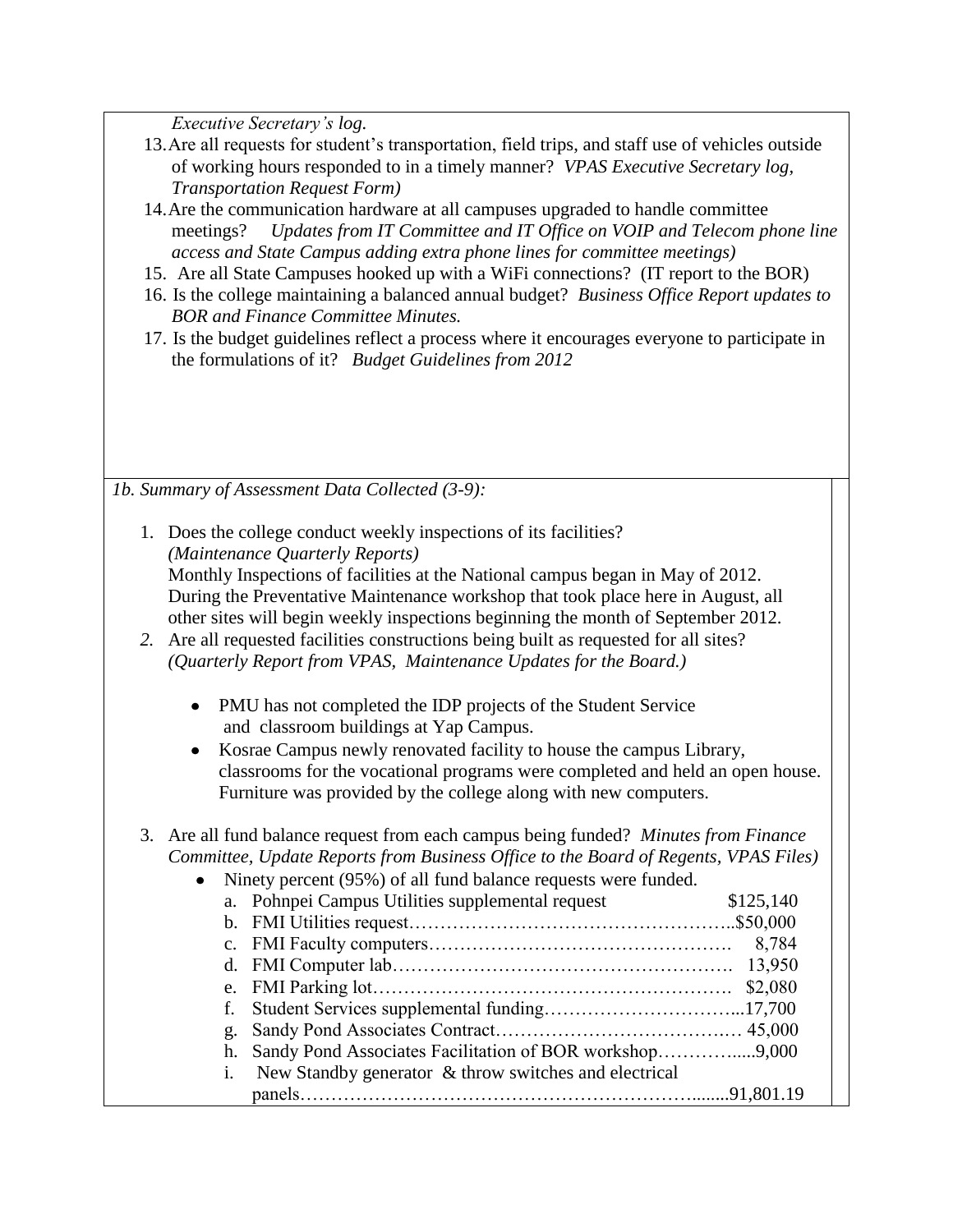- m. Kosrae campus furniture for new classroom & Library……….. 20,000
- *4.* Are quarterly reports, board's updates received from each division in a timely manner? *VPAS Executive Secretary log.*
	- $\bullet$ All quarterly reports, board updates must be received no later than the established deadline from all units within the department of administrative services.
		- a. All divisions are now using the google docs for creating reports.
		- b. HRO, VPAS, Maintenance, Business Office have all obtain an account on google docs and have been doing exchanges or sharing of documents.
		- c. Our records show that nearly all timelines for turning in of report
- 5. How many A-Team meetings took place during this reporting period? *Six A-Team Minutes*
	- A total of 10 A-Team meetings were targeted for the Fiscal year 2012.
		- a. A total of 6 out of 10 meetings actually took place according to the minutes from A-Team.
		- b. It must be noted that the composition of A-Team before June 2012 was different because it included the IT Division. Now the composition is only three divisions, HRO, Business Office, and Maintenance Office.
- 6. Are all of the minutes from cabinet meetings including notes transmitted to division Directors? *Email transmittal and logging of communications from VPAS Executive Secretary.*
	- a. Nine (9) cabinet meeting's notes were sent out through email to the A-Team members.
	- *b.* 19 cabinet meetings took place during the reporting period with copies of the meeting's minutes were transmitted to the A-Team members. (*Executive Secretary Email Address).*
- *7.* How many customer service and protocol trainings took place during this reporting period? *Update report from the HRO regarding training on Staff Development Day.*
	- a. One customer service training was conducted during the Staff Development Day as requested by VPAS.
- 8. Are all communications external and internal responded to in a timely manner?
	- a. Total of 147 internal and external communications were logged in the VPAS Executive Secretary log book.
	- b. Funding request, intercampus exchanges through formal official letter head, and outside exchanges using vpas letter head.
- 9. Are all requests for student's transportation, field trips, and staff use of vehicles outside of working hours responded to in a timely manner?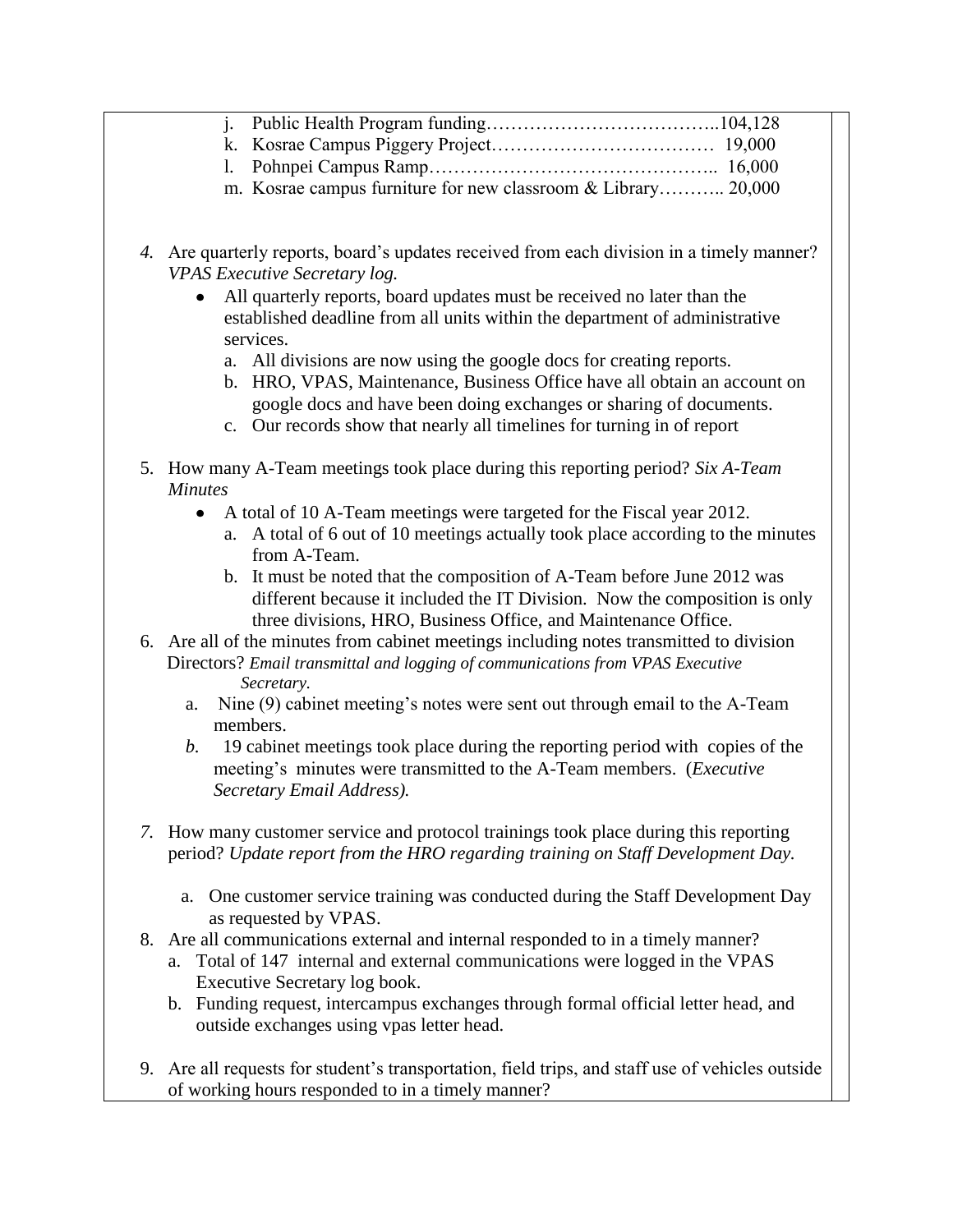- a. Twenty-two (22) field trip requests came through the VPAS Office as reflected in the log book.
- b. Thirty-two students transportation request also came through the office and were approved.
- c. According to this assessment, it takes only one day to respond to requests for student's field trips and staff use of vehicles. Right after the study on TCO, the college requested all units to put in cost saving measures for POL as the use for fuel increased. Offices and departments have put in funds from their respective areas to pay for the fuel for transportation use. The amount budgeted for the fuels for the National campus vehicles especially continue to run the shuttle
- d. Field
- *10.* Are the communication hardware and software at all campuses upgraded to handle committee meetings? *Updates from IT Committee and IT Office on VOIP and Telecom phone line access.*
	- a. VOIP Teleconference capacity is no longer a viable tool to use due to bandwidth issues.
	- b. Telephone Teleconferencing line has been utilized for cabinet meetings and standing committees.
	- c. Yap Campus teleconference capacity was upgraded.
- 11. Is the college maintaining a balanced annual budget?*(IRPO Website for budget 2011 and Business Office Reports on financial status of the college.)*
	- a. For this past year, the college has experienced surplus of revenue due to good enrollment.
	- b. The college has established fiscal responsibilities by all managers to cut back on special services contracts, new hiring of support staff to balance the during the past years. This year is exceptional.
	- c. A total of 18 student's promissory notes for covering past semester tuition were processed as reflected in the log book.
	- d. A total of 68 performance evaluation were processed by the office as reflected in the log book.
- 12. Is the budget guidelines reflect a process where it encourages everyone to participate in the formulations of it?
	- a. FY2012 budget guidelines called for wider participation of staff and faculty in the process of formulating the budget. The budget was maintained at the 2011, 2010, and 2009 levels. Fringe benefits continue to increase while the budget ceiling maintained at the same level. Department personnel still continue to learn how to write smart objectives. The development of worksheet #1, #2 during the training for 2012 budget was helpful. Now the department is at the 3<sup>rd</sup> cycle of its program assessment.
	- b. We recommend a much wider participation level of both staff and faculty for the 2013 budget formulation. The commitment of fund from FSM to the \$3.8 million is needed to determine whether we need to lift the freeze on the step increase.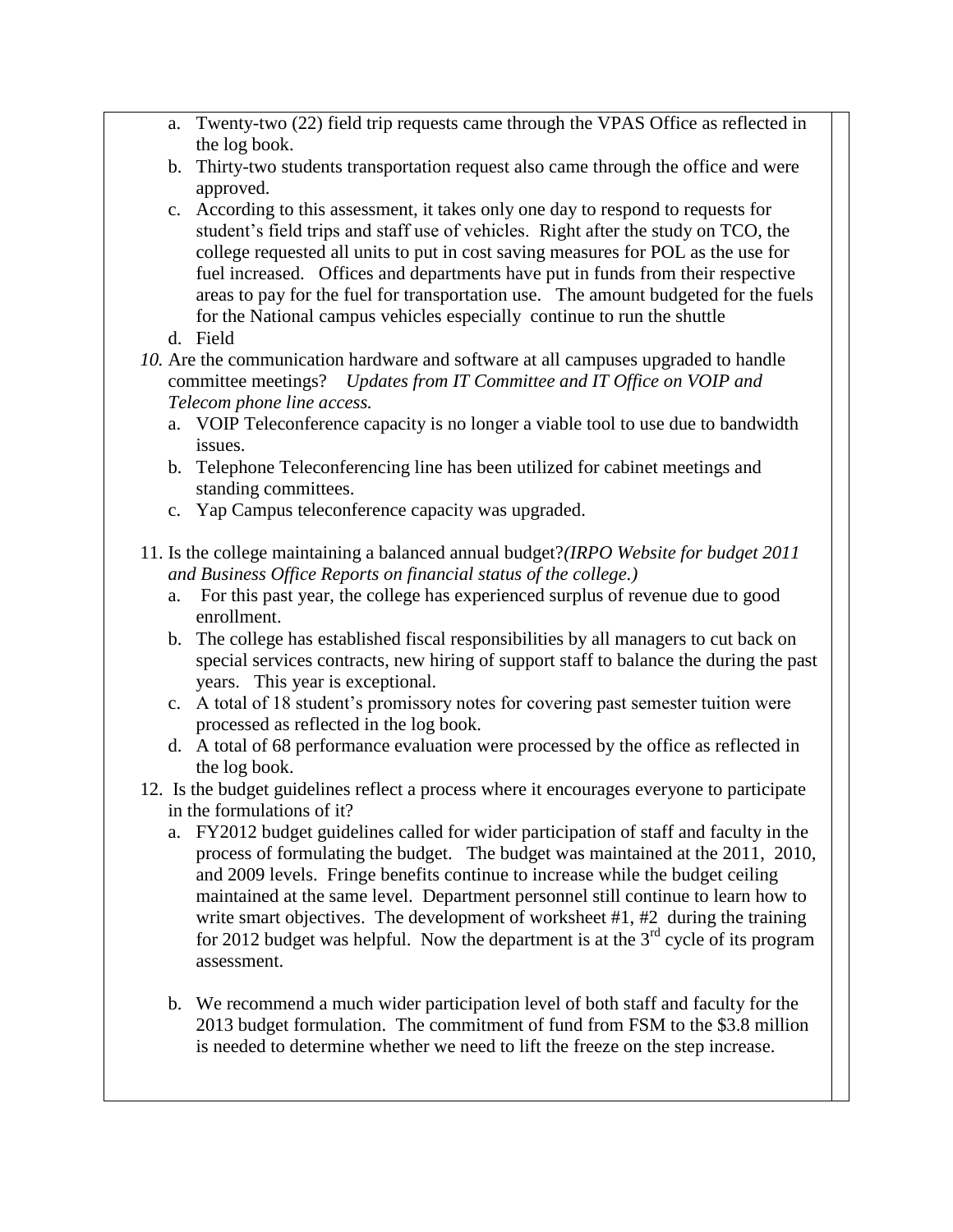| 1. Management Team                 | 6              |
|------------------------------------|----------------|
| 2. BOR & Cabinet Updates to A Team | 9              |
| 3. BOR Reports                     | $\overline{4}$ |
| 4. Quarterly Reports               | $\overline{3}$ |
| 5. Correspondences                 | 147            |
| 6. Educational Development         | 3              |
| 7. Field Trip Requests             | 22             |
| 8. Students Transportation         | 32             |
| 9. Student promissory notes        | 18             |
| 10. Retirement Plan                | 40             |
| 11. Performance Evaluation         | 68             |
| 12. Personnel Requisition          | 12             |
| 13. Job announcements              | 13             |
| 14. Personnel Actions              | 76             |
| 15. Overtime request               | 23             |
| 16. Special Contracts              | 104            |
| 17. Service Contracts              | 22             |
| 18. Change orders on contracts     | 17             |
| 19. Petty cash                     | 48             |
| 20. Purchase orders                | 110            |
| 21. Budget Reprogramming           | 22             |
| 22. Travel Vouchers                | 11             |
| 23. Travel Authorization           | 50             |
| 24. Wire transfers                 | 7              |
| 25. Lease Agreement                | $\mathbf{1}$   |
| 26. Leave Request                  | 29             |

*1c: Use of Results to Improve Program/Unit Impact/Services[Closing the loop] (3-10):*

Recommendation 1: Purchase computers for all maintenance supervisors at all campus to have better coordination of maintenance needs with counterparts at the National Campus. Having communication tools will bring the coordinators closer to follow up on processing of documents at all sites. Recommendation 2: Construct one additional building to have four new classrooms and one lab for Education Division using some of the college surplus and apply our own building construction standards. Additional lab and classrooms will resolve the ongoing problem of class scheduling therefore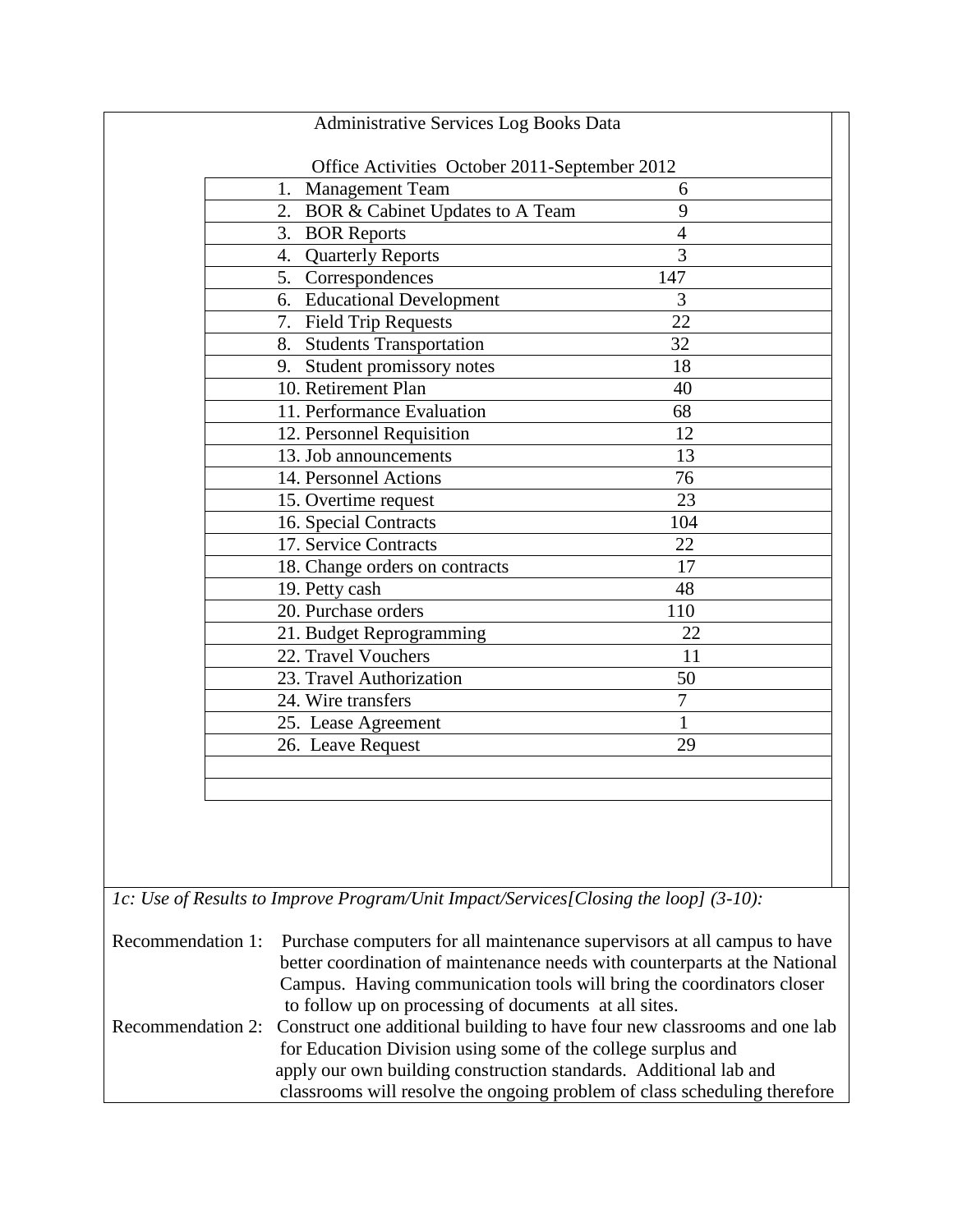| will increase number of course offerings which will help increase the                                                               |
|-------------------------------------------------------------------------------------------------------------------------------------|
| graduation rate.                                                                                                                    |
|                                                                                                                                     |
| Recommendation 3: The number of A-Team meetings will be at 10 for 2013 & 14.                                                        |
|                                                                                                                                     |
| Recommendation 6: Recommend fund in the FY2013 $\&$ 14 budgets to have someone like the                                             |
| consultant from the US Embassy to conduct Customer Service and Protocol                                                             |
| trainings at all campuses. Good customer service training for all                                                                   |
| employees of the college will enhance services to the stakeholder.                                                                  |
| Recommendation 7: Update the policy on uses of all college vehicles at both the states and                                          |
| national campuses and enforce them. This will lead to savings for the                                                               |
| college to use for instructional and student's activities.                                                                          |
| Recommendation 8: Include in the FY2013 and 2014 budget adequate funding to carry out                                               |
| Committee meetings, PRC, Finance Committee, Campus Environment and                                                                  |
| Security Committee and to engage in purposeful dialog and decision                                                                  |
| making process. The success of how the committees run will greatly                                                                  |
| improve communication at all level of the college.                                                                                  |
| Recommendation 9: Business Office to provide timely reporting of the college's                                                      |
| Financial status to the stakeholder. Monthly and quarterly                                                                          |
| Reports of the financial health of the college to inform supervisors so they                                                        |
| can plan better to achieve greater results in terms of student's achievement                                                        |
| and learning.<br>Recommendation 10: Encourage all departments through VPs and middle managers at the                                |
| college to involve everyone in the formulation of the college annual                                                                |
| Budget. Wider input from faculty and staff will contribute positively to the                                                        |
| Budget with greater emphasis on improving students learning and                                                                     |
| Achievement.                                                                                                                        |
| Recommendation 11: Install the HR component of the MIP database to link to Business Office                                          |
| to speed up processing of personnel actions and other personnel<br>documents. This improvement will greatly speed up the process of |
| recruitment and hiring of faculty to keep up with the increasing demand of                                                          |
| courses.                                                                                                                            |
| Recommendation 12: Budget time for maintenance staff at all campuses to continue the weekly                                         |
| facilities inspections and initiate work orders from the inspection results.                                                        |
| Timely response to repairing of facilities, addressing problem areas on                                                             |
| campus will keep the building in good condition therefore improve student<br>learning.                                              |
| Recommendation 13: Budget fund for essential vehicle replacements like vans, flatbeds,                                              |
| pickup trucks, system wide. Replacing all of the non-essential vehicles                                                             |
| with vans for students transport, pick up truck for maintenance workers at                                                          |
| all sites, flatbeds, buses for students will improve efficiency therefore                                                           |
| improve students learning.                                                                                                          |